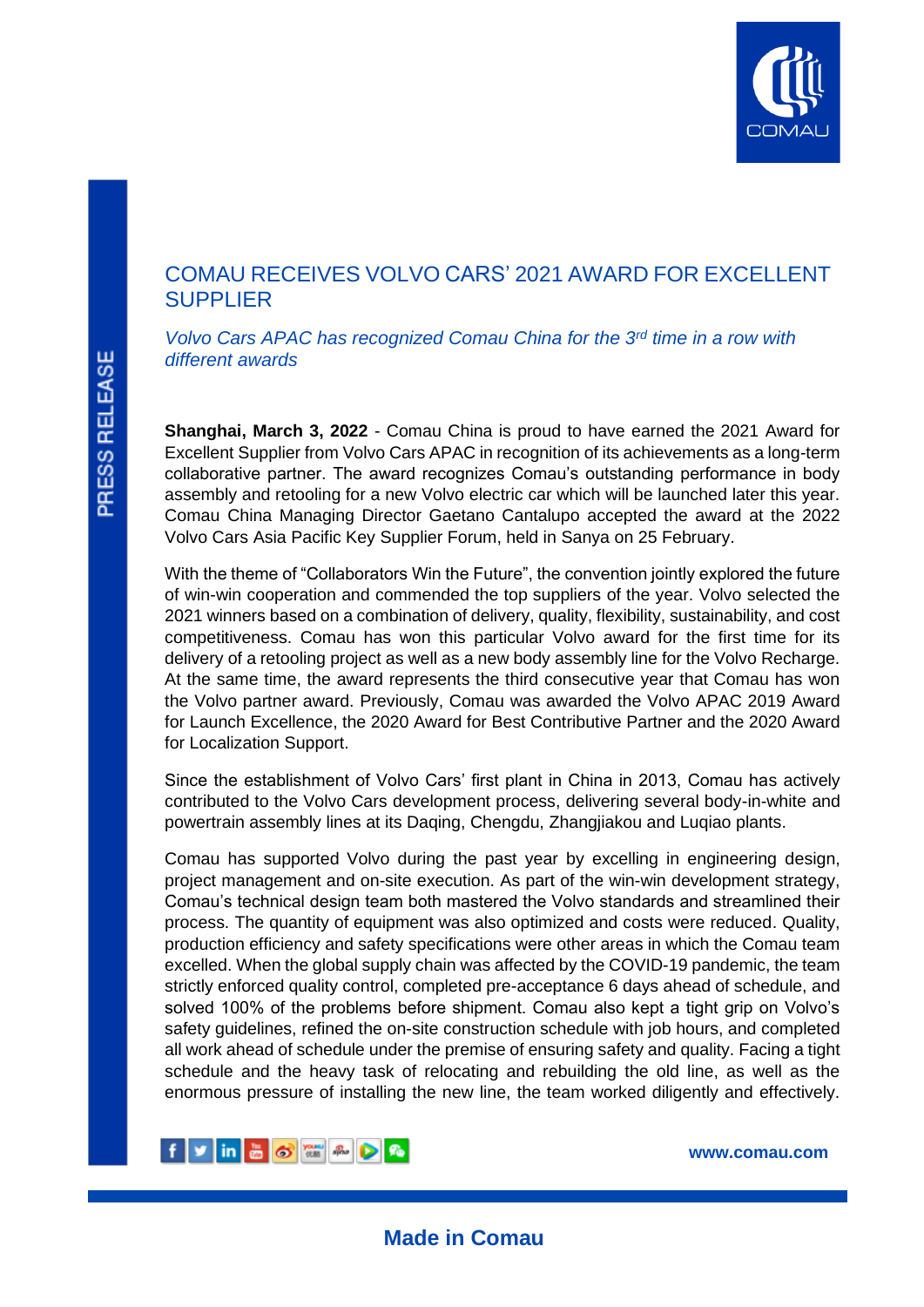

Despite the pressure to complete the relocation, the team was able to reroute and optimize the old line within the time limit, accomplishing all pre-planned works with rigorously high standards and quality.

"*Throughout our strategic collaboration, Comau has consistently proven its reliable quality,*  lean and innovative design, professional project management and efficient on-site *execution,*" said Johansson Bengt, VOLVO APAC BIW ME Program Execution Director. "*Comau has always stood for high efficiency and quick response and we look forward to continuing our cooperation. We believe that Comau will give Volvo a stronger technical momentum moving forward, as part of our win-win cooperation.*"

Managing Director of Comau China, Gaetano Cantalupo, added, "*The strong relationship with Volvo is crucial for Comau and is the backbone of our commitment to developing innovative, value-added system solutions for Volvo Cars while providing them with the best possible service. In addition, I would like to express my gratitude to the Comau China team for their collaborative efforts that have enabled Comau to stand out in the automotive industry.*"

Comau, a member of Stellantis, is a worldwide leader in delivering advanced industrial automation products and systems. Its portfolio includes technology and systems for electric, hybrid and traditional vehicle manufacturing, industrial robots, collaborative and wearable robotics, autonomous logistics, dedicated machining centers and interconnected digital services and products able to transmit, elaborate and analyze machine and process data.

With over 45 years of experience and a strong presence within every major industrial country, Comau is helping manufacturers of all sizes in almost any industry experience higher quality, increased productivity, faster time-to-market and lower overall costs. The company's offering also extends to project management and consultancy, as well as maintenance and training for a wide range of industrial segments.

Headquartered in Turin, Italy, Comau has an international network of 6 innovation centers, 5 digital hubs, 9 manufacturing plants that span 13 countries and employ 4,000 people. A global network of distributors and partners allows the company to respond quickly to the needs of customers, no matter where they are located throughout the world.

Through the training activities organized by its Academy, Comau is also committed to developing the technical and managerial knowledge necessary for companies to face the challenges and opportunities of Industry 4.0.

**Made in Comau**

[www.comau.com](http://www.comau.com/)



**www.comau.com**

L